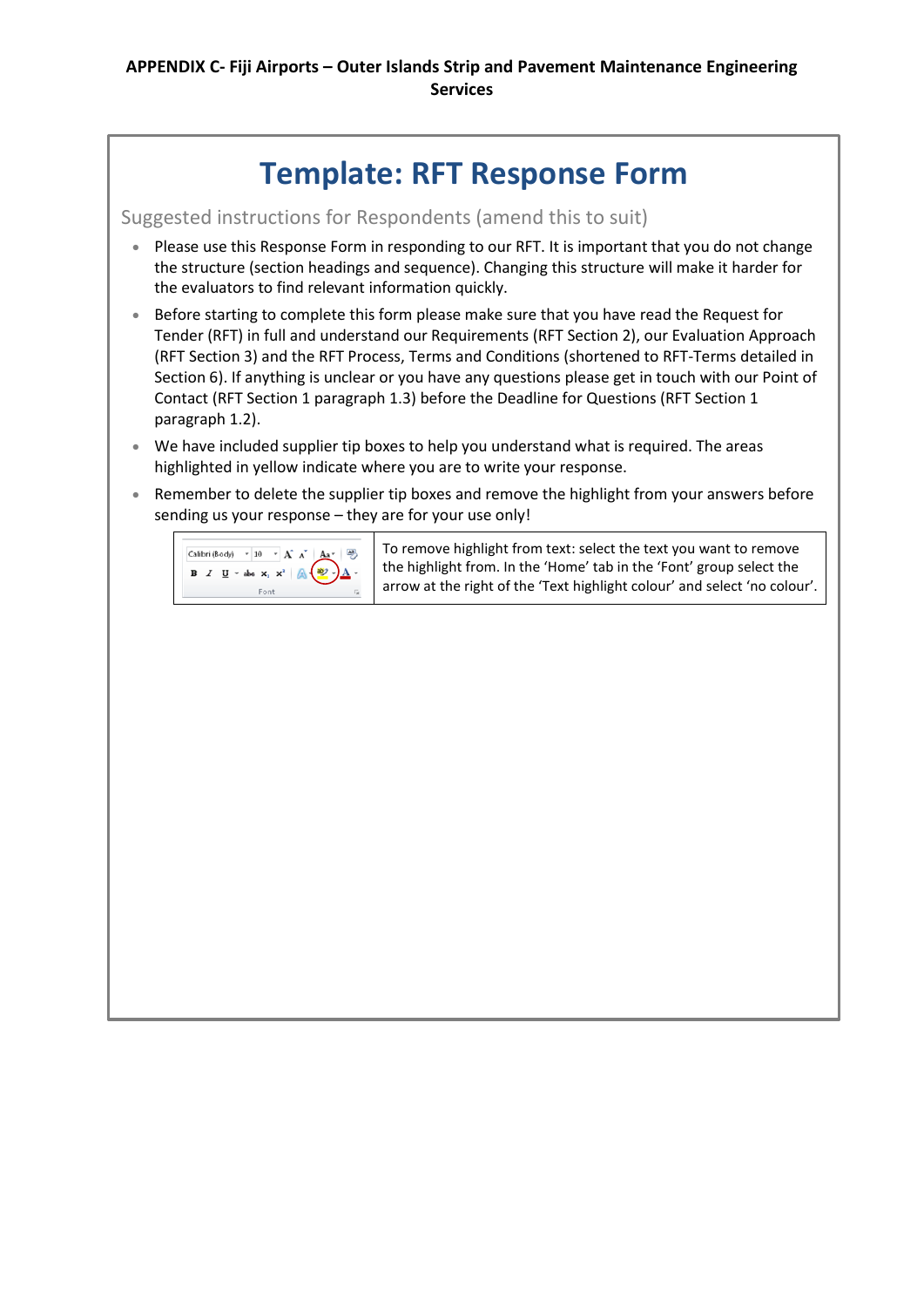### **Check list for Respondents**

| <b>Task</b> |                                                                                                                                                    |  |  |  |  |  |  |
|-------------|----------------------------------------------------------------------------------------------------------------------------------------------------|--|--|--|--|--|--|
| 1.          | Complete all sections of the Response Form.                                                                                                        |  |  |  |  |  |  |
| 2.<br>3.    | Delete all 'supplier tip' boxes from the Response Form.<br>Remove all yellow highlight from the Response Form.                                     |  |  |  |  |  |  |
| 4.          | Make sure that you have complied with the following instructions:<br>mailbox size: ensure that your email attachment/s is no greater<br>than 10MB. |  |  |  |  |  |  |
| 5.          | Arrange for the declaration to be signed.                                                                                                          |  |  |  |  |  |  |
| 6.          | Include copy of public liability insurance.                                                                                                        |  |  |  |  |  |  |
| 7.          | Prepare your Tender for electronic submission by creating a final<br>soft copy file.                                                               |  |  |  |  |  |  |
| 8.          | Arrange for the Tender to be delivered by email before the<br>Deadline for Tenders.                                                                |  |  |  |  |  |  |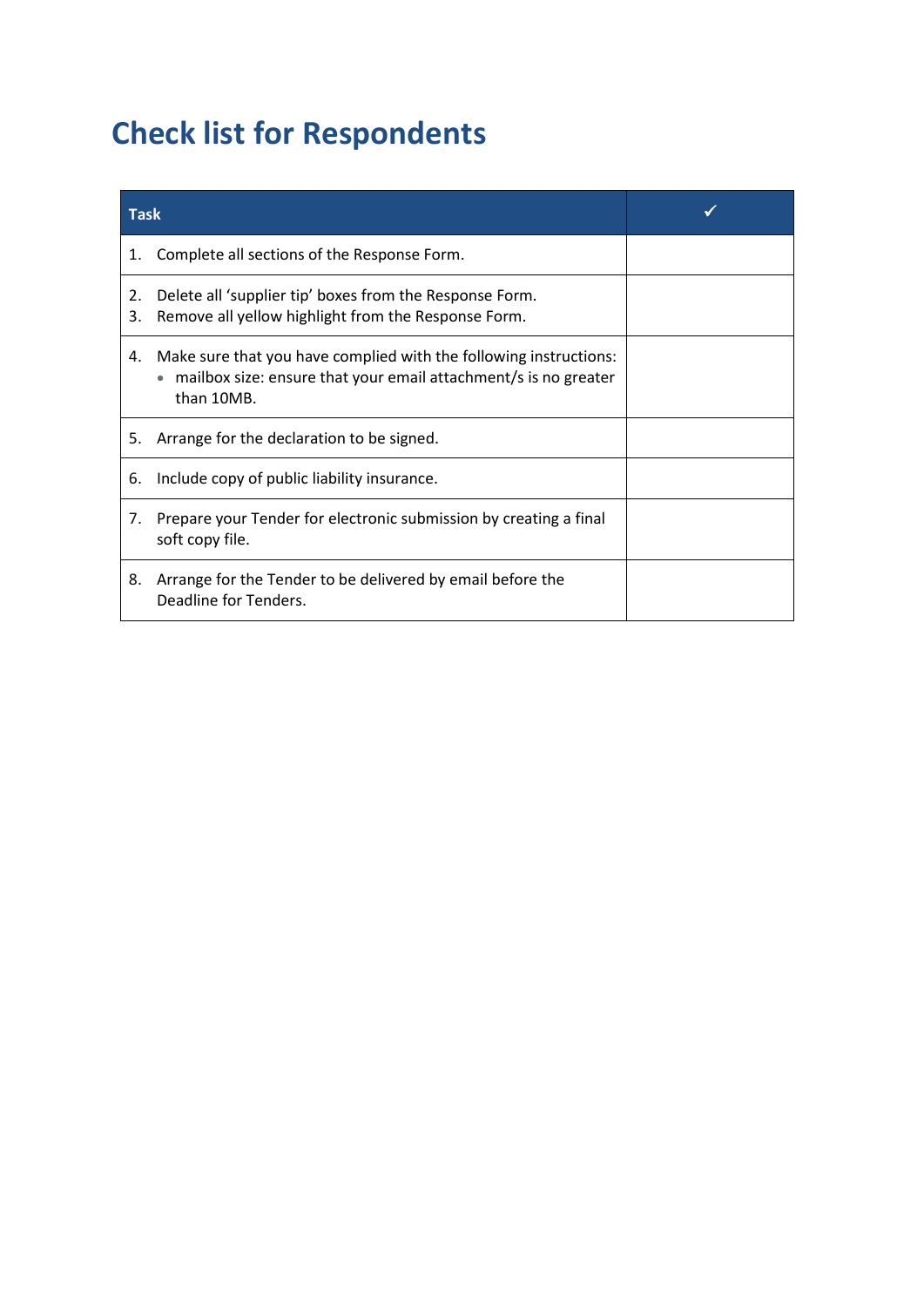[insert your organisation name and logo or branding]

# Response Form

### In response to Request for Tender

by: Airports Fiji Pte Limited trading as Fiji Airports for: Outer Islands Strip and Pavement Maintenance - Engineering Services Date of this Tender: [insert date of this document]



Words and phrases that have a special meaning are shown by the use of capitals e.g. Respondent, which means '*a person, organisation, business or other entity that submits a Tender in response to the RFT. The term Respondent includes its officers, employees, contractors, consultants, agents and representatives. The term Respondent differs from a supplier, which is any other business in the market place that does not submit a Tender*.' Definitions are at the end of RFT Section 6.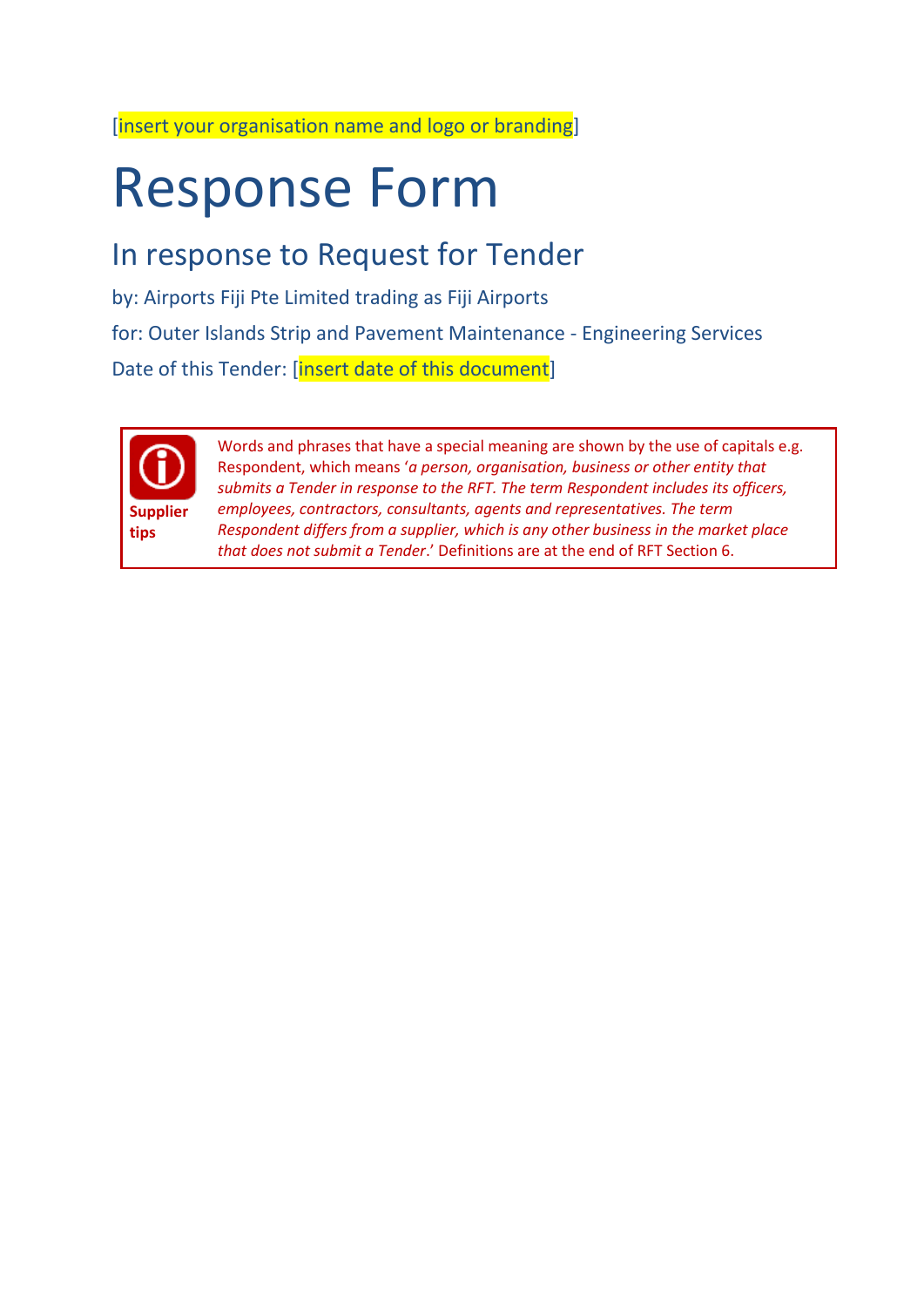# **1. About the Respondent**

| (i)             | $\bullet$ | The section gives the Buyer basic information about your organisation and<br>identifies your Point of Contact for the duration of the RFT process.                    |
|-----------------|-----------|-----------------------------------------------------------------------------------------------------------------------------------------------------------------------|
| <b>Supplier</b> |           | • If an item is not applicable e.g. you do not have a registered office, complete the<br>box by stating 'not applicable'.                                             |
| tips            |           | • If you are submitting a joint or consortium Tender complete an 'Our profile' table<br>for each Respondent. Cut and paste the table as appropriate. Provide only one |

#### **Our profile**

Choose one of these statements to complete, and delete the others

This is a Tender by [insert the name of your organisation] alone to supply the Requirements.

Point of Contact for your joint/consortium Tender.

**OR** This is a [joint/consortium] Tender by [insert the name of your organisation] and [insert the name of the other organisation/s] (together the Respondents) to supply the Requirements.

| Item                            | <b>Detail</b>                                                                                              |
|---------------------------------|------------------------------------------------------------------------------------------------------------|
| Trading name:                   | [insert the name that you do business under]                                                               |
| Full legal name (if different): | [if applicable]                                                                                            |
| Fiji Registered Business:       | (Yes or No)                                                                                                |
| Physical address:               | [if more than one office – put the address of your head office]                                            |
| Postal address:                 | [e.g. P.O Box address]                                                                                     |
| Registered office:              | [if you have a registered office insert the address here]                                                  |
| Business website:               | [url address]                                                                                              |
| Type of entity (legal status):  | [sole trader / partnership / limited liability company or other<br>entity / other please specify]          |
| Registration number:            | [if your organisation has a registration number insert it here e.g.<br>company registration number]        |
| Country of residence:           | [insert country where you (if you are a sole trader) or your<br>organisation is resident for tax purposes] |
| TIN registration number:        | [Tax Identification Number / if overseas please state]                                                     |

#### **Our Point of Contact**

| <b>Item</b>     | <b>Detail</b>                                                              |
|-----------------|----------------------------------------------------------------------------|
| Contact person: | [name of the person responsible for communicating with the<br><b>Buyer</b> |
| Position:       | [job title or position]                                                    |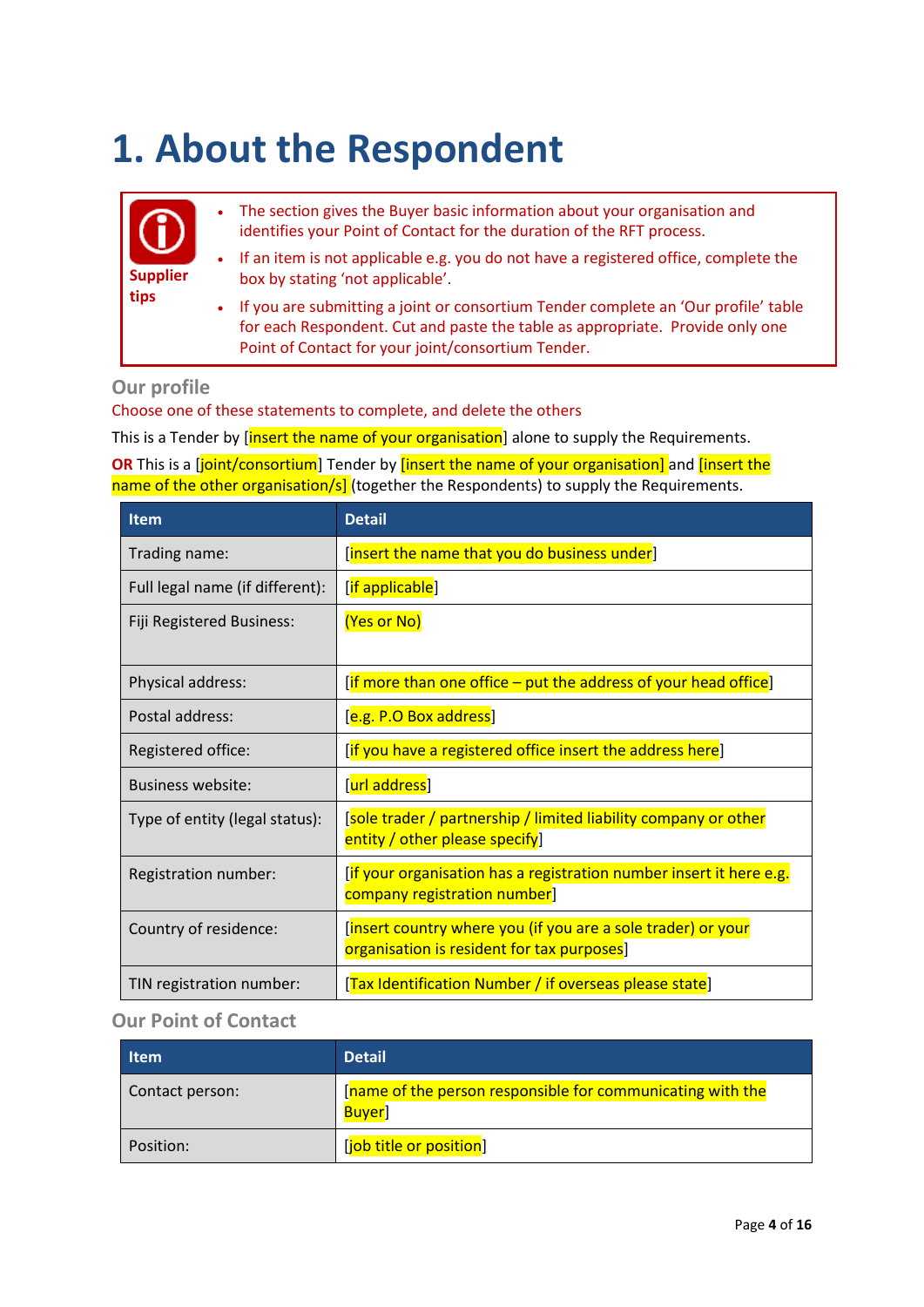| Phone number:  | [ <mark>landline</mark> ]   |
|----------------|-----------------------------|
| Mobile number: | [ <mark>mobile</mark> ]     |
| Email address: | [ <mark>work email</mark> ] |

## **2. Pre-condition**

| Agree to adhere to the Fiji Airports Ethical Procurement Statement<br>(Appendix A of the RFT)                | Yes/No |
|--------------------------------------------------------------------------------------------------------------|--------|
| For those firm's registered in Fiji - Have current FRCS and FNPF<br>compliance certificates                  | Yes/No |
| To hold a minimum \$5 million dollars FJD in Public Liability Insurance.<br>Attach copy of insurance.        | Yes/No |
| To hold a minimum \$10 million dollars FJD in Professional Indemnity<br>Insurance. Attach copy of insurance. | Yes/No |

## **3. Response to the Requirements**

| <b>Supplier</b> | $\bullet$ | In this section you are asked to provide your response to our Requirements (RFT)<br>Section 2) by demonstrating your organisation's ability to meet our criteria (RFT<br>Section 3: Our Evaluation Approach). Carefully read RFT Sections 2 and 3 before<br>completing this part.                                                                                                                                          |
|-----------------|-----------|----------------------------------------------------------------------------------------------------------------------------------------------------------------------------------------------------------------------------------------------------------------------------------------------------------------------------------------------------------------------------------------------------------------------------|
| tips            | $\bullet$ | If there is anything that you do not understand ask our Point of Contact to clarify.                                                                                                                                                                                                                                                                                                                                       |
|                 | $\bullet$ | If any information you provide is commercially sensitive to your organisation you<br>must let the Buyer know. Please mark the information 'commercially sensitive' or<br>'Confidential Information'. It is not acceptable to render this whole document<br>confidential unless this is truly the case. The Buyer has a duty to protect<br>Confidential Information subject to the exceptions in the RFT-Terms (Section 6). |
|                 | $\bullet$ | If some of an answer is in another document e.g. a marketing brochure, copy and<br>paste the relevant extract into the Tender. Do not submit the whole brochure.<br>Please do not include any advertising brochures or similar material in your<br>Tender.                                                                                                                                                                 |
|                 | $\bullet$ | You may include information not specifically requested by us in your Tender. But<br>only if it adds value and is relevant to the Requirements.                                                                                                                                                                                                                                                                             |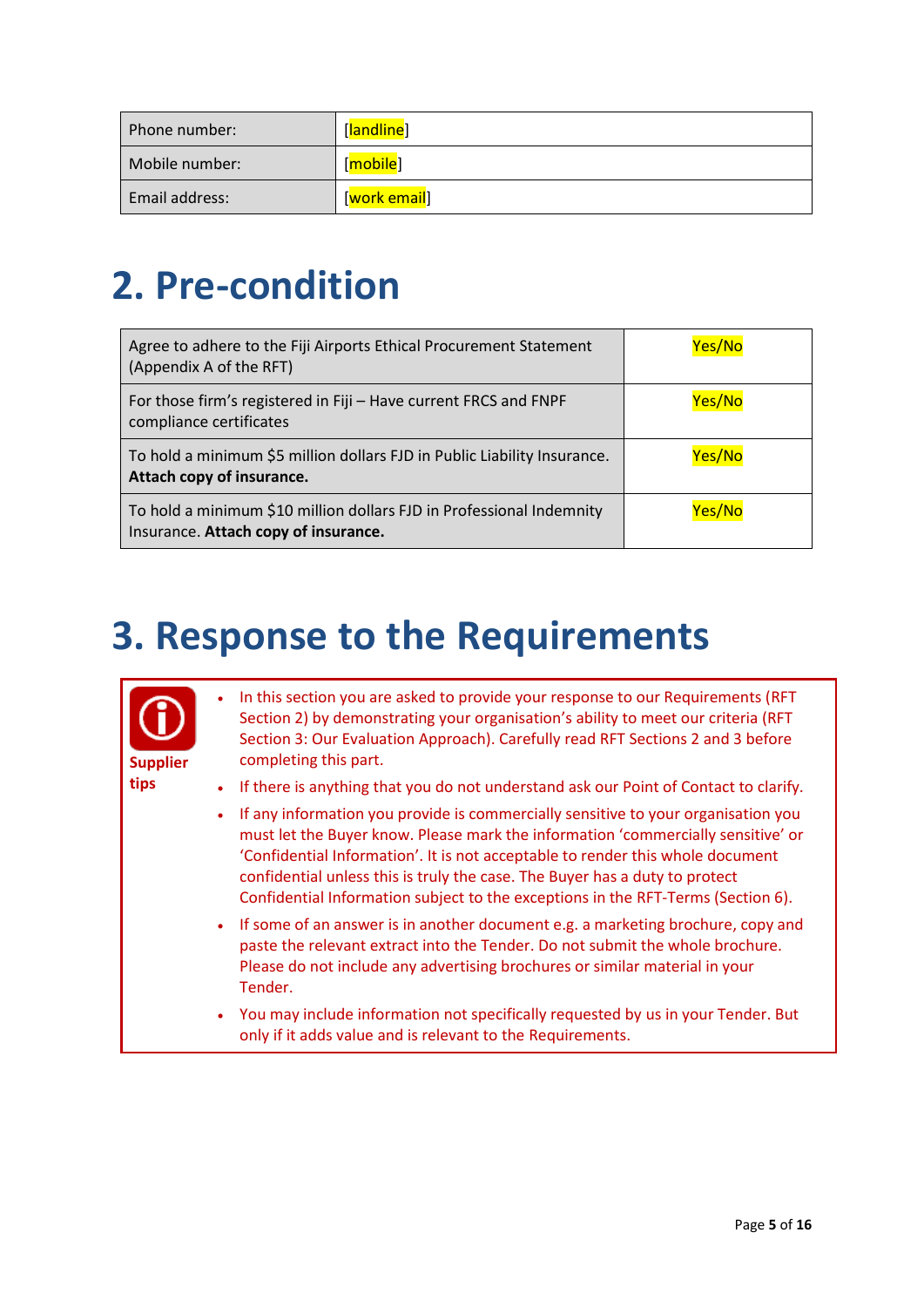#### **Overview of our solution**

Please provide an overview of your solution. For example, describe the technical aspects of the product and/or elements of the service offering.

### **Questions relating to the evaluation criteria**

| $\bullet$ | Here you are asked to answer questions relating to the evaluation criteria. Your<br>Tender will be scored against your answers to these criteria. Aim to give<br>answers that are relevant, concise and comprehensive. |
|-----------|------------------------------------------------------------------------------------------------------------------------------------------------------------------------------------------------------------------------|
|           | Consider the % weighting for each criterion. The higher the weighting the more<br>important it is. Take the weightings into account in deciding how much detail<br>to include.                                         |
|           | If you have made any assumption about the Requirements or delivery, clearly<br>state the assumption.                                                                                                                   |
| $\bullet$ | There may be several questions that relate to one criterion. If these questions<br>are not individually weighted assume that they are of equal importance.                                                             |
|           |                                                                                                                                                                                                                        |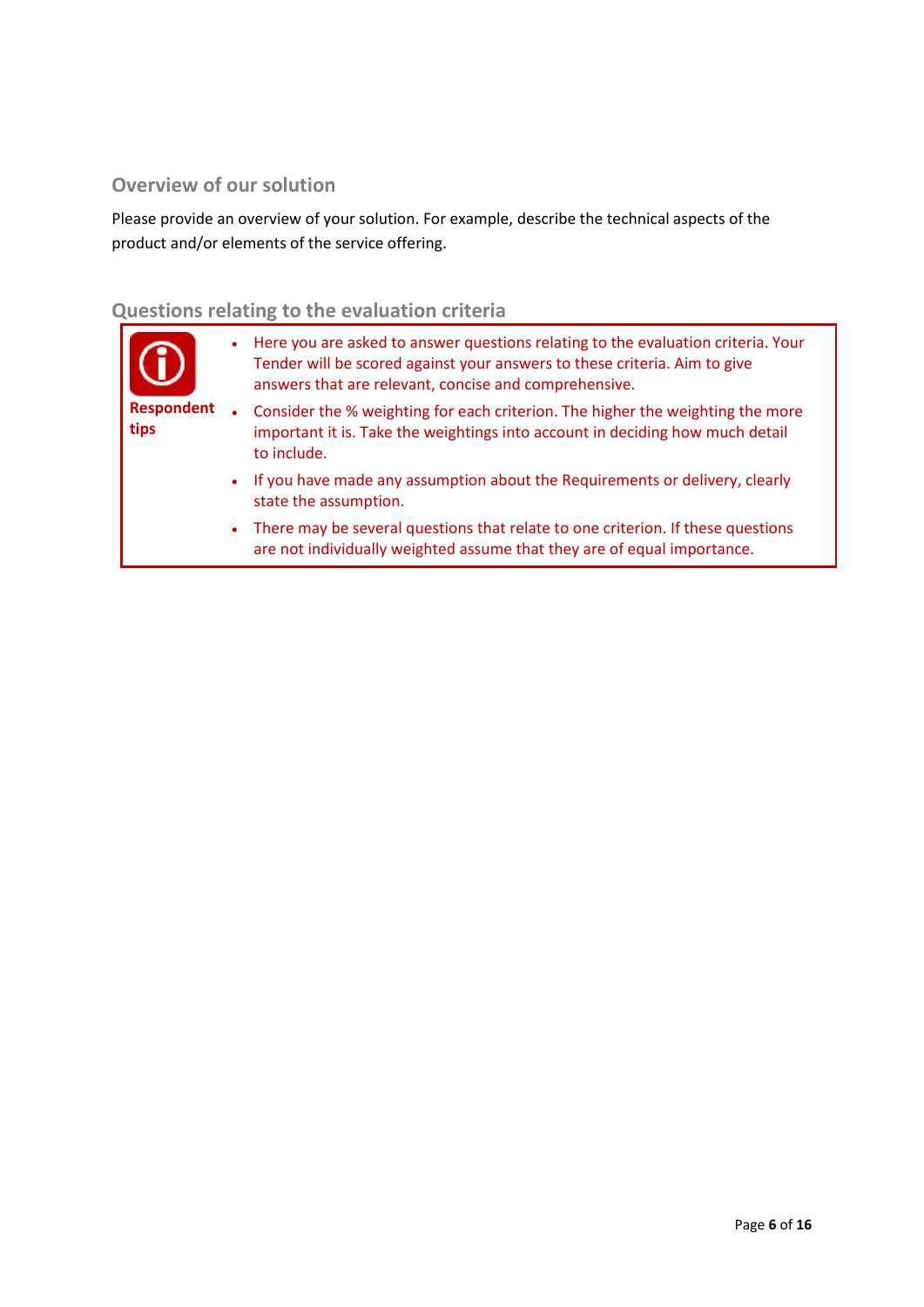#### **1. Proposed Resources, Workload and Local Support 30%**

#### **1.1 Key People**

To assist the Respondent to demonstrate its ability to satisfy the evaluation criterion described under RFT Tender Conditions and to assist Fiji Airports in evaluating its Tender, the Respondent is requested to provide details of its proposed key people for the Services, including:

- (a) the Consultant's Representative;
- (b) the Quality Manager; and
- (c) the key people for the roles described in the Tender Particulars.

Such details include the key person's:

- (d) current and proposed future location (including identifying whether the key person is located within the general geographical location/s of the Works). The Respondent is also requested to provide:
	- (i) details of how the key person will perform the relevant part of the Services in the location/s of the Works; and
	- (ii) a statement confirming that the key person has the availability, capacity, ability and qualifications / licences / accreditations / certifications / memberships of professional bodies / associations (or similar) to perform the relevant part of the Services in the location/s of the Works;
- (e) current and potential future workload, capacity and availability and the extent to which the key person is proposed to perform the relevant part of the Services;
- (f) involvement in the current and potential future projects; and
- (g) qualifications / licences / accreditations / certifications / memberships of professional bodies / associations (or similar).

Such details should be provided in table format as set out below.

| <b>ROLE</b>                                                                           | <b>NAME</b> | <b>LOCATION</b> | <b>DETAILS</b> | STATE-<br><b>MENT</b> | <b>CURRENT AND</b><br><b>POTENTIAL</b><br><b>FUTURE</b><br>WORKLOAD,<br>CAPACITY,<br><b>AVAILABILITY</b><br><b>AND PROPOSED</b><br><b>INVOLVE-MENT</b> | <b>INVOLVEMENT</b><br>IN PREVIOUS<br>PERFORMANCE<br><b>PROJECTS AND</b><br><b>OTHER</b><br><b>RELEVANT</b><br><b>EXPERIENCE</b> | <b>QUALIFIC-ATIONS ETC</b> |
|---------------------------------------------------------------------------------------|-------------|-----------------|----------------|-----------------------|--------------------------------------------------------------------------------------------------------------------------------------------------------|---------------------------------------------------------------------------------------------------------------------------------|----------------------------|
| <b>CONSULTANT'S</b><br><b>REPRESENTATIVE</b>                                          |             |                 |                |                       |                                                                                                                                                        |                                                                                                                                 |                            |
| <b>QUALITY MANAGER</b>                                                                |             |                 |                |                       |                                                                                                                                                        |                                                                                                                                 |                            |
|                                                                                       |             |                 |                |                       |                                                                                                                                                        |                                                                                                                                 |                            |
| <b>[OTHER ROLES</b><br><b>DESCRIBED IN THE</b><br><b>TENDER</b><br><b>PARTICULARS</b> |             |                 |                |                       |                                                                                                                                                        |                                                                                                                                 |                            |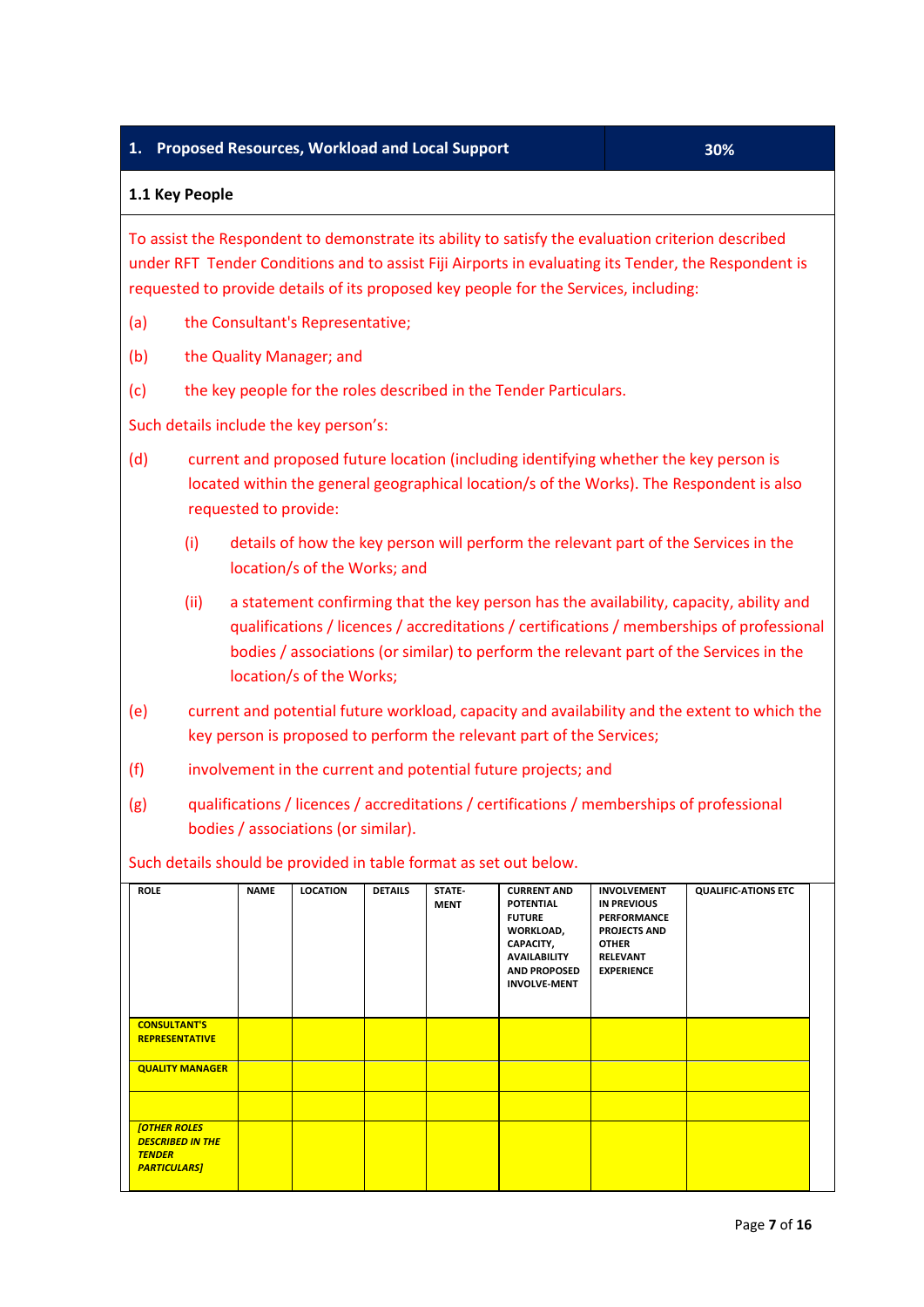| <b>[RESPONDENT TO</b><br><b>PROPOSE</b><br><b>ADDITIONAL KEY</b><br><b>PEOPLE]</b>                                                                                                                                                                                                                                                                                                      |                                                                   |                                         |                                                 |                                                            |                                                          |                                                             |                                                        |  |
|-----------------------------------------------------------------------------------------------------------------------------------------------------------------------------------------------------------------------------------------------------------------------------------------------------------------------------------------------------------------------------------------|-------------------------------------------------------------------|-----------------------------------------|-------------------------------------------------|------------------------------------------------------------|----------------------------------------------------------|-------------------------------------------------------------|--------------------------------------------------------|--|
| 1.2 Organizational Chart and CV's                                                                                                                                                                                                                                                                                                                                                       |                                                                   |                                         |                                                 |                                                            |                                                          |                                                             |                                                        |  |
| The Respondent is requested to provide:                                                                                                                                                                                                                                                                                                                                                 |                                                                   |                                         |                                                 |                                                            |                                                          |                                                             |                                                        |  |
| (i)                                                                                                                                                                                                                                                                                                                                                                                     | a proposed organisational chart; and                              |                                         |                                                 |                                                            |                                                          |                                                             |                                                        |  |
| curriculum vitae for each of the Consultant's Representative, the Quality Manager, and each<br>(i)<br>key person for the roles specified in the Tender Particulars, which should provide details of<br>all relevant projects in the last 5 years and the name and telephone number of a client<br>referee. The Respondent is requested not to exceed 3 pages for each curriculum vitae. |                                                                   |                                         |                                                 |                                                            |                                                          |                                                             |                                                        |  |
| [Insert Org Chart Here]                                                                                                                                                                                                                                                                                                                                                                 |                                                                   |                                         |                                                 |                                                            |                                                          |                                                             |                                                        |  |
| [Insert CV's of Key people Here]                                                                                                                                                                                                                                                                                                                                                        |                                                                   |                                         |                                                 |                                                            |                                                          |                                                             |                                                        |  |
| Detail the resource allocations to the project of the key people over the design and<br>a.<br>construction phases                                                                                                                                                                                                                                                                       |                                                                   |                                         |                                                 |                                                            |                                                          |                                                             |                                                        |  |
|                                                                                                                                                                                                                                                                                                                                                                                         | <b>Functional</b><br>Requirement<br>s Brief - 15%<br><b>HOURS</b> | Concept<br>Design - 30%<br><b>HOURS</b> | Design<br>Development<br>$-50%$<br><b>HOURS</b> | <b>Tender</b><br>documentati<br>$on - 90%$<br><b>HOURS</b> | For<br>Construction<br>documentati<br>on<br><b>HOURS</b> | Construction<br>Phase<br><b>Supervision</b><br><b>HOURS</b> | <b>Defects</b><br>Liability<br>Support<br><b>HOURS</b> |  |
| <b>CONSULTANT'S</b><br><b>REPRESENTATIVE</b>                                                                                                                                                                                                                                                                                                                                            |                                                                   |                                         |                                                 |                                                            |                                                          |                                                             |                                                        |  |
| <b>QUALITY MANAGER</b>                                                                                                                                                                                                                                                                                                                                                                  |                                                                   |                                         |                                                 |                                                            |                                                          |                                                             |                                                        |  |
| <b>[OTHER ROLES</b>                                                                                                                                                                                                                                                                                                                                                                     |                                                                   |                                         |                                                 |                                                            |                                                          |                                                             |                                                        |  |
| <b>DESCRIBED IN THE</b><br><b>TENDER PARTICULARS]</b>                                                                                                                                                                                                                                                                                                                                   |                                                                   |                                         |                                                 |                                                            |                                                          |                                                             |                                                        |  |
| <b>IRESPONDENT TO</b><br><b>PROPOSE ADDITIONAL</b><br><b>KEY PEOPLE]</b>                                                                                                                                                                                                                                                                                                                |                                                                   |                                         |                                                 |                                                            |                                                          |                                                             |                                                        |  |

**1.4 Describe the direct applicable specific experience of the key people and how this will benefit Fiji Airports (***keep response to below 300 words dot point responses are acceptable).*

[insert your answer here]

**2. Detailed Consultant's Activities Proposal (DCAP) [and] project plans [and preliminary design solution]** 

**Weighting 20%**

**2.1 Design Stage DCAP**

[insert your answer here]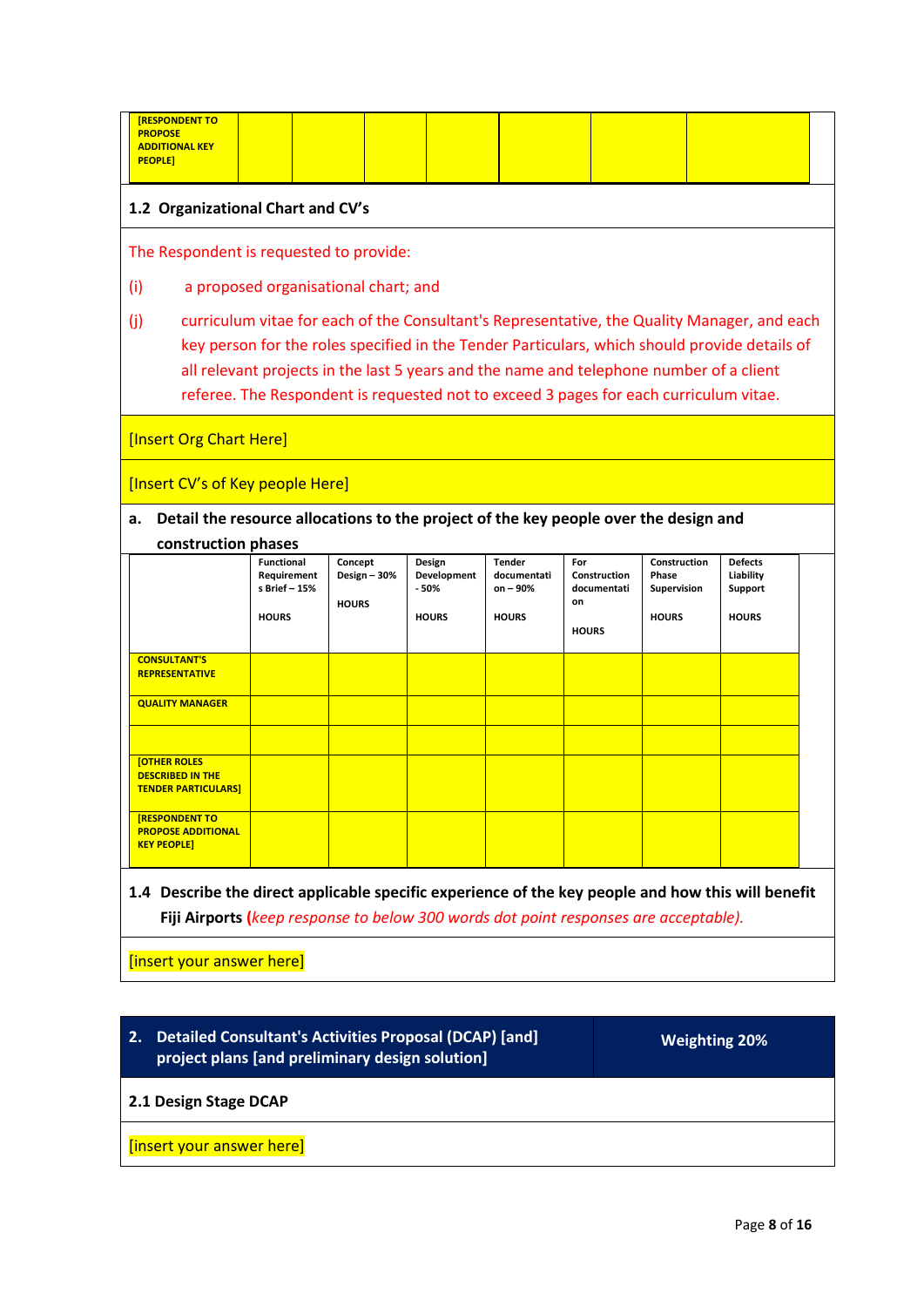#### **2.2 Construction, Completion and Defects Liability Period**

In this section, the Respondent is requested to provide its specific approach to and strategies for works-related Services, including the specific roles and responsibilities of its team in:

- (a) carrying out all inspections and tests in respect of the Works and any other related Services; and
- (b) providing all Project Documents in accordance with the Construction Stage Scope of Services.

#### [insert your answer here]

e.g. Describe the track record of the named personnel in delivering similar goods/services.

[insert your answer here]

#### **3. Broader Outcomes – Community Benefits Weighting 10%**

Describe the extent to which the shortlisted Applicant has demonstrated project staffing and support who are Fiji based (and ideally established long term).

[insert your answer here]

Describe your organization's track record in increasing access to skills and training for Fiji based staff? How will this be progressed and enhanced as a part of this engagement?

[insert your answer here]

#### **Assumptions**

Please state any assumptions you have made in relation to the Requirements. Where you have made assumptions in relation to the costs and pricing information please state these in the next section.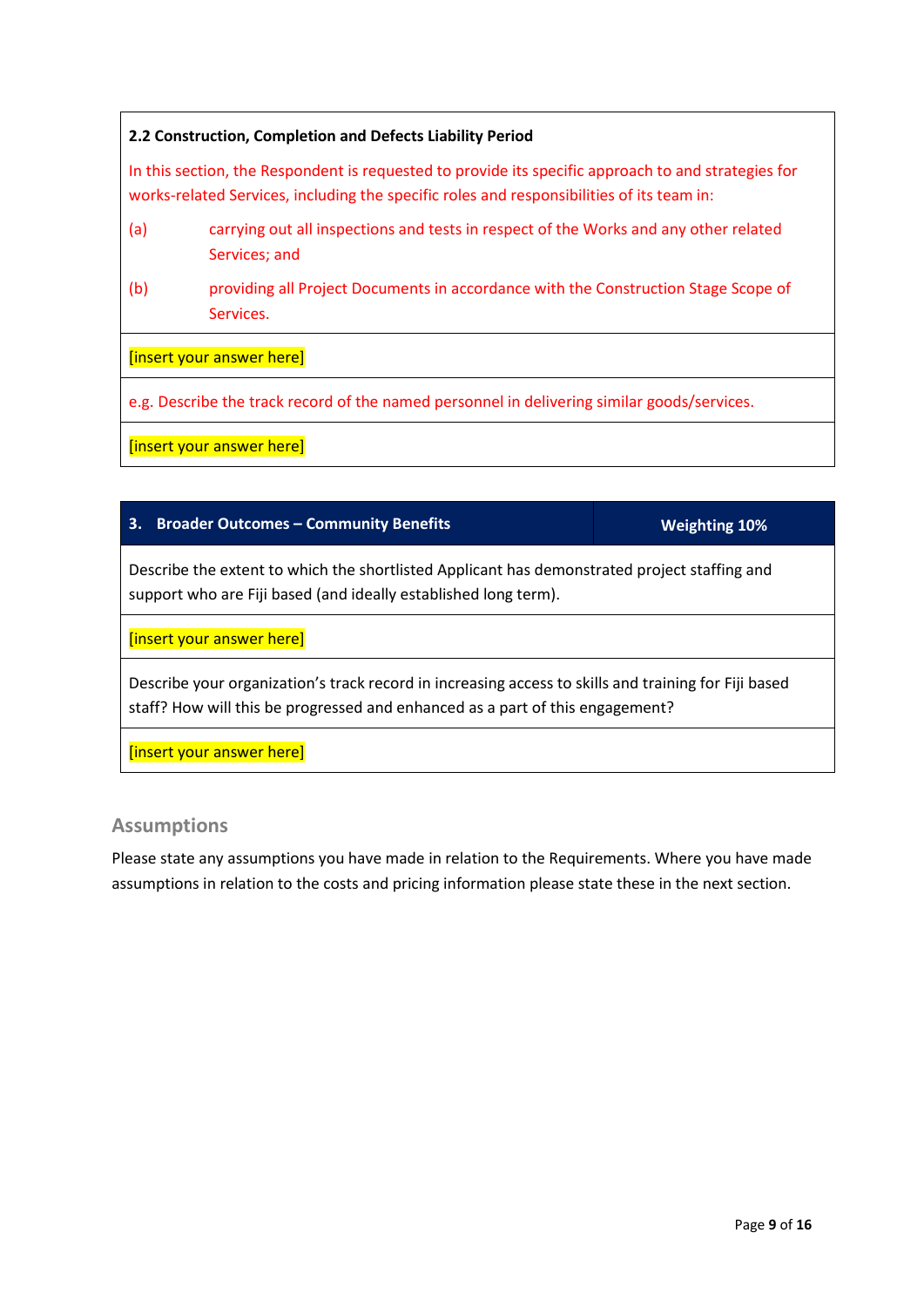# **5. Price**



- In the RFT Section 4 we have outlined the pricing information that we are seeking. This should inform you how to present your proposed price. Where we have provided a template you must use this for your pricing information.
- In preparing your pricing information you must consider all risks, contingencies and other circumstances relating to the delivery of our Requirements and include adequate provision for them. You must also document any assumptions that you have made in costing the full delivery of the Requirements.

#### **Price as a weighted criterion**

Please submit your financial information and pricing using the following pricing schedule. The schedule may be used for the purpose of progress claim assessment and as a basis for negotiations for variations under the contract. The Respondent shall be responsible for the completion of all contract activities and this schedule shall not restrict completion. Line items against which no amounts are stated, whether quantities or rates are given or not, shall be regarded as covered by other line items in this schedule. This schedule shall be read in conjunction with all other parts of the contract.

| <b>Value for money</b><br>4.                                                                                                                                                       | <b>Weighting 20%</b> |
|------------------------------------------------------------------------------------------------------------------------------------------------------------------------------------|----------------------|
| 4.1 Detail the lump price for the engagement<br>inclusive of all disbursements for travel to site<br>for the site investigations and airport condition<br>reports (VAT exclusive). | [5 X]                |

#### **Pricing schedule**

The Respondent must state the basis of its Offered Price in Fiji Dollars and any price variation provision, arrangement, or mechanism applicable to the Offered Price.

The Offered Price will be deemed to include the cost of complying with the full scope as described and inferred by this complete document including the relevant documents as referenced under Section 2.8 of the RFT, RFT Section 5 and Appendix C our Proposed Contract and the cost of complying with all matters and things necessary or relevant for the due and proper performance of the Contract.

Any charge not stated as being additional to the Offered Price will not be payable by Fiji Airports.

| <b>Item</b>                      | Sub-total<br>excluding VAT |
|----------------------------------|----------------------------|
| Site investigation Trip - 2 days | [\$ X]                     |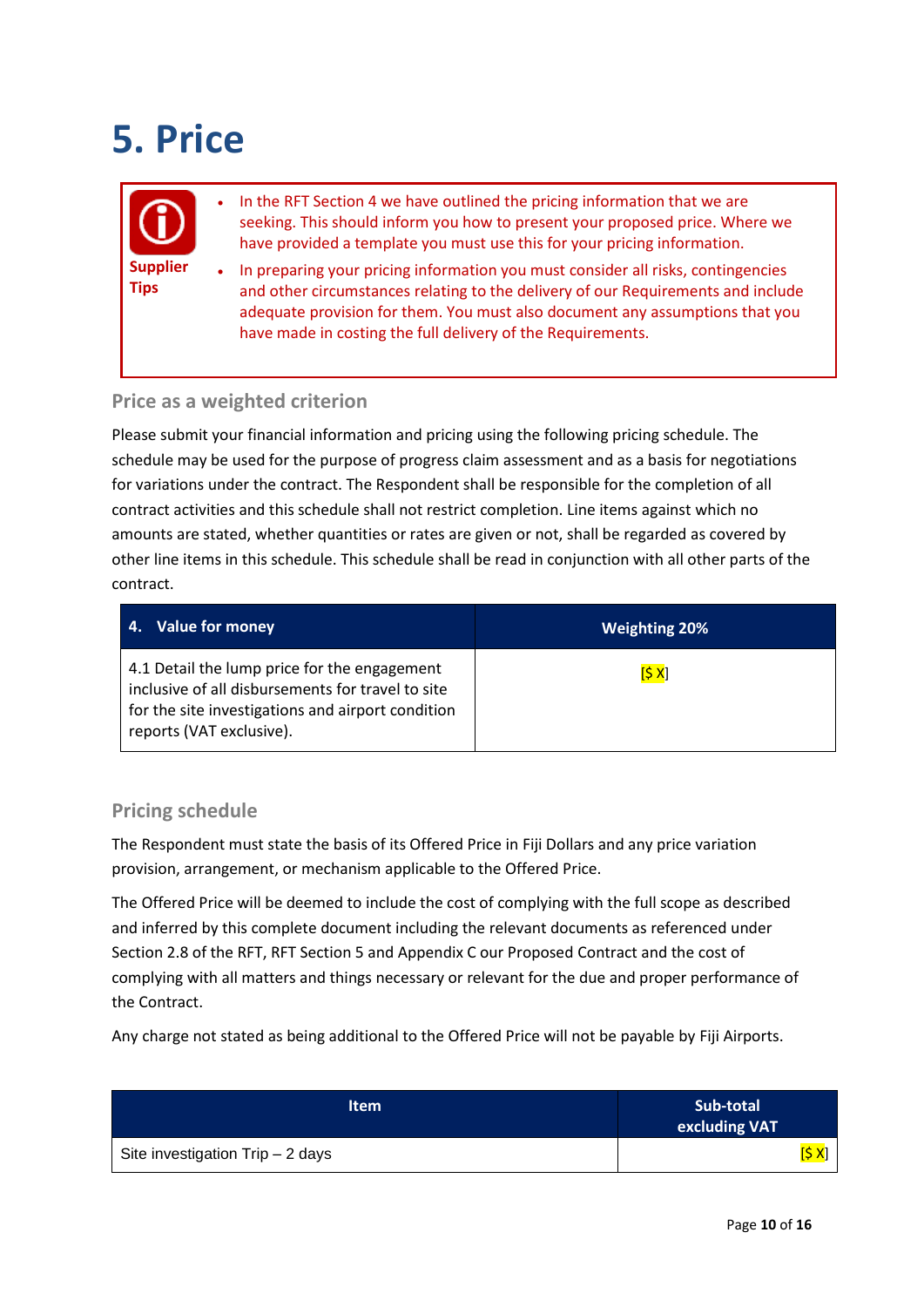| <b>Item</b>                                       | Sub-total<br>excluding VAT |
|---------------------------------------------------|----------------------------|
| Airport Condition assessment reports              | [5 X]                      |
| <b>DCAP</b>                                       | [5 X]                      |
| <b>Subtotal Excluding VAT</b>                     |                            |
|                                                   |                            |
| Design stage fees subject to confirmation         |                            |
| Return Brief/Concept Design (30% Design)          | [\$ X]                     |
| Design development (50% Design)                   | <mark>[\$ X</mark> ]       |
| Design documentation (90% Design)                 | [\$ X]                     |
| <b>For Construction documentation</b>             | [\$ X]                     |
| <b>Construction Stage Supervision (10 months)</b> | <mark>[\$ X</mark> ]       |
| Defects Liability Supervision (12 months)         | [\$ X]                     |
|                                                   |                            |
| <b>Total excluding VAT</b>                        | IS X                       |

#### **Assumptions**

Please state any assumptions that you have made in relation to the cost and pricing information.

#### **Variation Price Schedule**

In addition to the above fixed lump sum fee, the consultant shall all confirm hourly rate[s] as applicable for specifically requested additional works.

| <b>RESPONDENT TO COMPLETE</b>    | <b>GST Exclusive per hour</b> |  |
|----------------------------------|-------------------------------|--|
| <b>Hourly rate for Personnel</b> |                               |  |
|                                  |                               |  |
| Senior Engineer                  | [5 X]                         |  |
| Junior Engineer                  | [5 X]                         |  |
| Draftsman                        | [5x]                          |  |
| <b>Office Administration</b>     | [5 X]                         |  |
| Other-                           |                               |  |
|                                  |                               |  |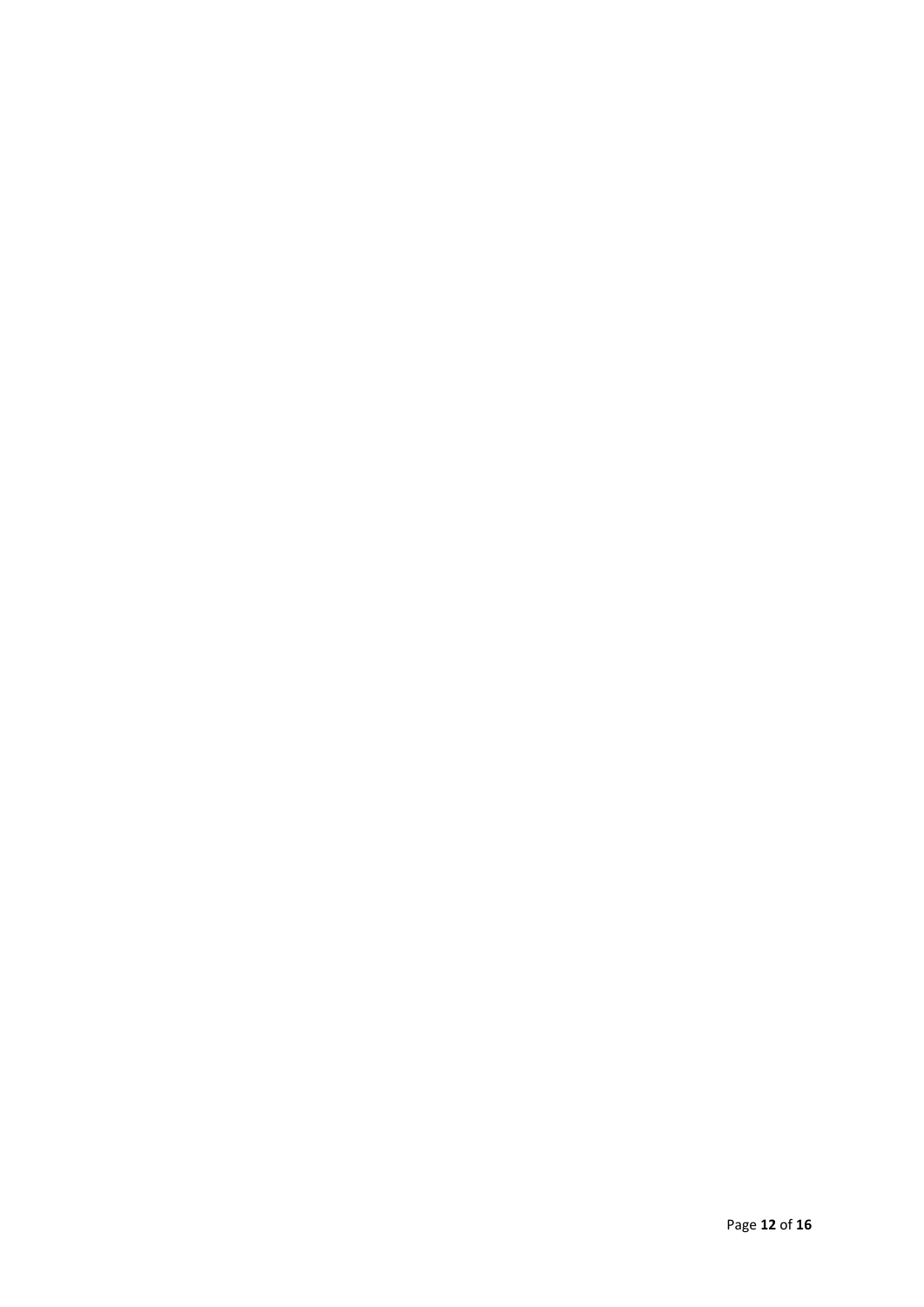### **6. Proposed Contract**



Choose one and delete the other:

Having read and understood the Proposed Contract, in the RFT Section 5, I confirm that these terms and conditions are acceptable. If successful, I agree to sign a Contract based on the Proposed Contract, or such amended terms and conditions of Contract as are agreed with the Buyer following negotiations. OR

Having read and understood the Proposed Contract, in the RFT Section 5, I have the following suggestions to make. If successful, I agree to sign a Contract based on the Proposed Contract subject to negotiating the following clauses:

| <b>Clause</b> | <b>Concern</b>                 | <b>Proposed solution</b>                 |
|---------------|--------------------------------|------------------------------------------|
| [insert       | [briefly describe your concern | [describe your suggested alternative     |
| number]       | about this clause]             | wording for the clause or your solution] |
| [insert       | [briefly describe your concern | [describe your suggested alternative     |
| number]       | about this clause]             | wording for the clause or your solution] |

## **7. Referees**

| (i)<br><b>Supplier</b><br>tips |             | • Here you are asked to provide the names and contact details of your referees.<br>These must be work related referees i.e. not a friend or family member. |
|--------------------------------|-------------|------------------------------------------------------------------------------------------------------------------------------------------------------------|
|                                | $\bullet$ . | The best referees are those for whom you have recently delivered similar goods<br>or services.                                                             |
|                                | $\bullet$ . | Before including their details check with them to make sure that they consent to<br>acting as referee on behalf of your organisation.                      |

Please supply the details of two referees for your organisation. Include a brief description of the goods or services that your organisation provided and when.

Please note: in providing these referees you authorise us to collect any information about your organisation, except commercially sensitive pricing information, from the referees, and use such information in the evaluation of your Tender. You also agree that all information provided by the referee to us will be confidential to us.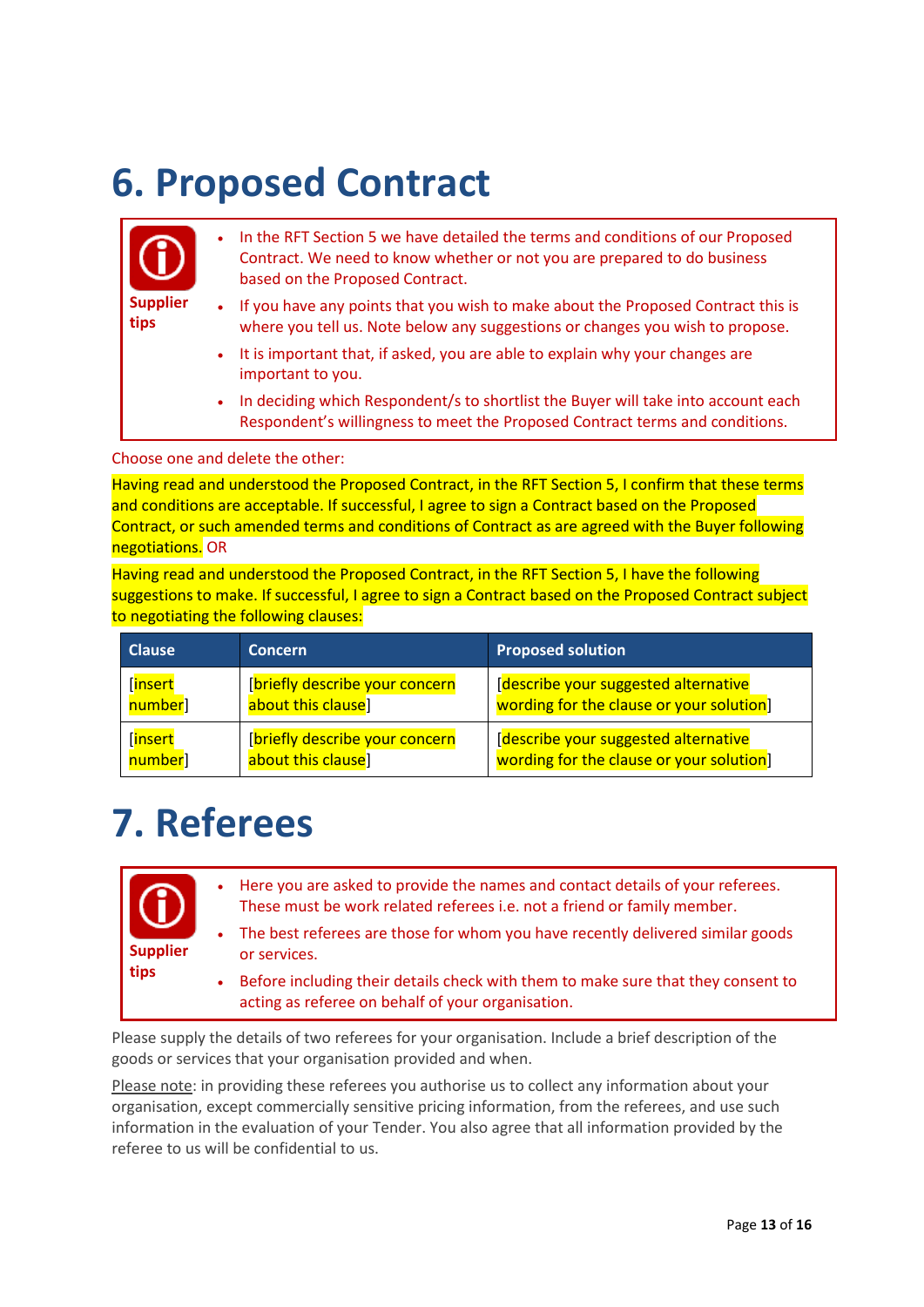| <b>First referee</b>     |                                                                           |
|--------------------------|---------------------------------------------------------------------------|
| Name of referee:         | [insert name of the referee]                                              |
| Name of organisation:    | [insert name of their organisation]                                       |
| Goods/services provided: | [brief description of the goods/services you provided to this<br>referee] |
| Date of provision:       | [insert the date when you provided the goods/services]                    |
| Address:                 | [insert street address]                                                   |
| Telephone:               | [insert mobile or landline]                                               |
| Email:                   | [insert email address]                                                    |

| Second referee           |                                                                                       |
|--------------------------|---------------------------------------------------------------------------------------|
| Name of referee:         | [insert name of the referee]                                                          |
| Name of organisation:    | [insert name of their organisation]                                                   |
| Goods/services provided: | [brief description of the goods/services you provided to this<br>referee <sup>1</sup> |
| Date of provision:       | [insert the date when you provided the goods/services]                                |
| Address:                 | [insert street address]                                                               |
| Telephone:               | [insert mobile or landline]                                                           |
| Email:                   | [insert email address]                                                                |

Please contact me before you approach a referee for a reference Yes/Not required

## **8. Our declaration**



- Here you are asked to answer questions and make a formal declaration.
- Remember to select 'agree' or 'disagree' at the end of each row. If you don't you will be deemed to have agreed.
- Remember to get the declaration signed by someone who is authorised to sign and able to verify each of the elements of the declaration e.g. chief executive or a senior manager.
- If you are submitting a joint or consortium Tender each Respondent (supplier involved in the joint or consortium Tender) must complete a separate declaration.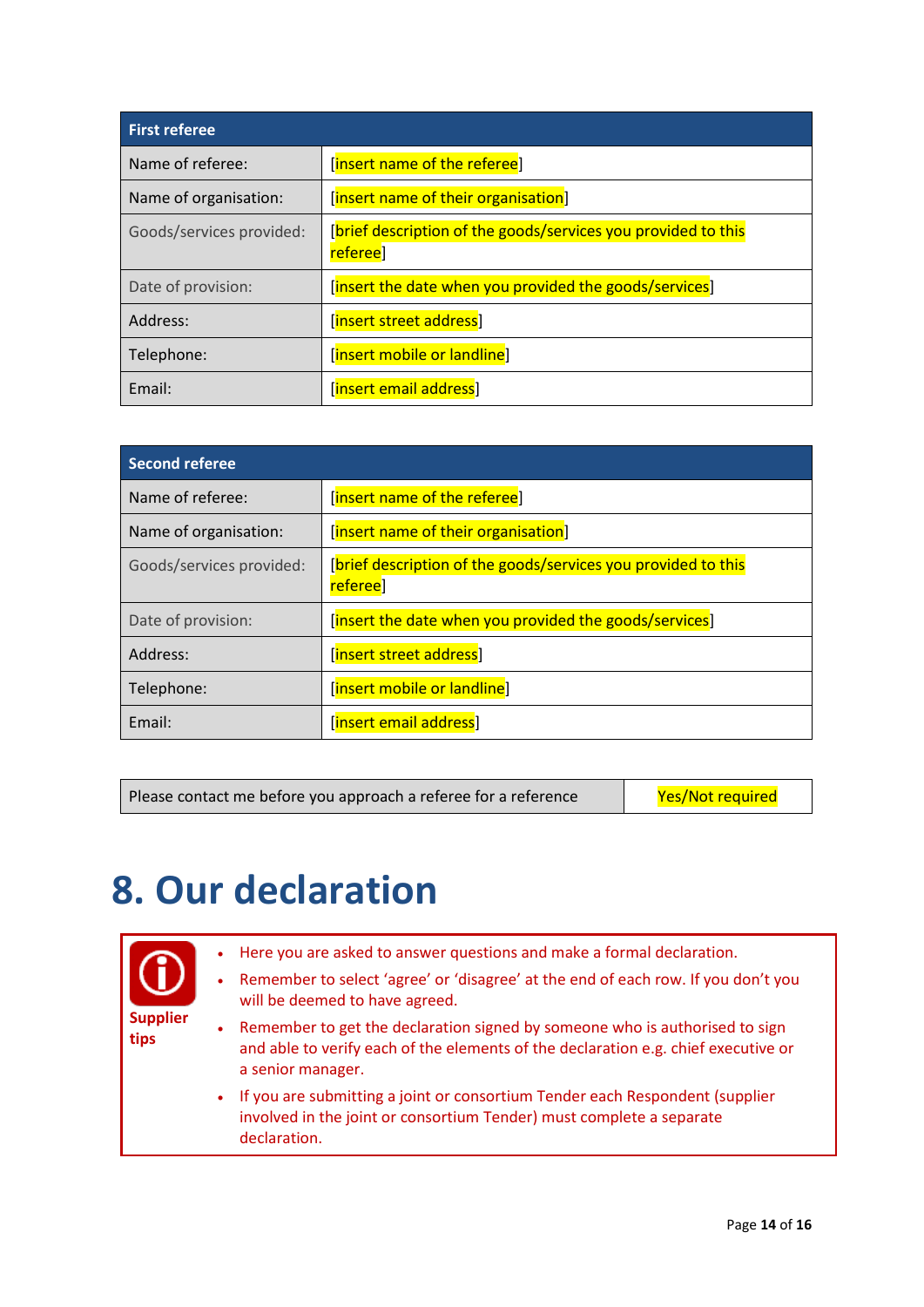| <b>Respondent's declaration</b>              |                                                                                                                                                                                                                                                                                                                                                                                                                                                                                                                        |                             |
|----------------------------------------------|------------------------------------------------------------------------------------------------------------------------------------------------------------------------------------------------------------------------------------------------------------------------------------------------------------------------------------------------------------------------------------------------------------------------------------------------------------------------------------------------------------------------|-----------------------------|
| <b>Topic</b>                                 | <b>Declaration</b>                                                                                                                                                                                                                                                                                                                                                                                                                                                                                                     | Respondent's<br>declaration |
| <b>RFT Process, Terms</b><br>and Conditions: | I/WE have read and fully understand the RFT,<br>including the RFT Process, Terms and Conditions<br>(shortened to RFT-Terms detailed in Section 6, as<br>amended by Section 1, paragraph 1.6. if applicable).<br>I/we confirm that the Respondent/s agree to be<br>bound by them.                                                                                                                                                                                                                                       | [agree / disagree]          |
| <b>Collection of further</b><br>information: | The Respondent/s authorises the Buyer to:<br>a. collect any information about the Respondent,<br>except commercially sensitive pricing<br>information, from any relevant third party,<br>including a referee, or previous or existing<br>client<br>b. use such information in the evaluation of this<br>Tender.<br>The Respondent/s agrees that all such information<br>will be confidential to the Buyer.                                                                                                             | [agree / disagree]          |
| <b>Requirements:</b>                         | I/we have read and fully understand the nature and<br>extent of the Buyer's Requirements as described in<br>Section 2. I/we confirm that the Respondent/s<br>has/have the necessary capacity and capability to<br>fully meet or exceed the Requirements and will be<br>available to deliver throughout the relevant Contract<br>period.                                                                                                                                                                                | [agree / disagree]          |
| <b>Ethics:</b>                               | In submitting this Tender the Respondent/s warrants<br>that it:<br>a. has not entered into any improper, illegal,<br>collusive or anti-competitive arrangements<br>with any Competitor<br>b. has not directly or indirectly approached any<br>representative of the Buyer (other than the<br>Point of Contact) to lobby or solicit information<br>in relation to the RFT<br>c. has not attempted to influence, or provide any<br>form of personal inducement, reward or<br>benefit to any representative of the Buyer. | [agree / disagree]          |
| <b>Offer Validity</b><br>Period:             | I/we confirm that this Tender, including the price,<br>remains open for acceptance for the Offer Validity<br>Period stated in Section 1, paragraph 1.6.                                                                                                                                                                                                                                                                                                                                                                | [agree / disagree]          |
| <b>Conflict of Interest</b><br>declaration:  | The Respondent warrants that it has no actual,<br>potential or perceived Conflict of Interest in<br>submitting this Tender, or entering into a Contract to                                                                                                                                                                                                                                                                                                                                                             | [agree / disagree]          |